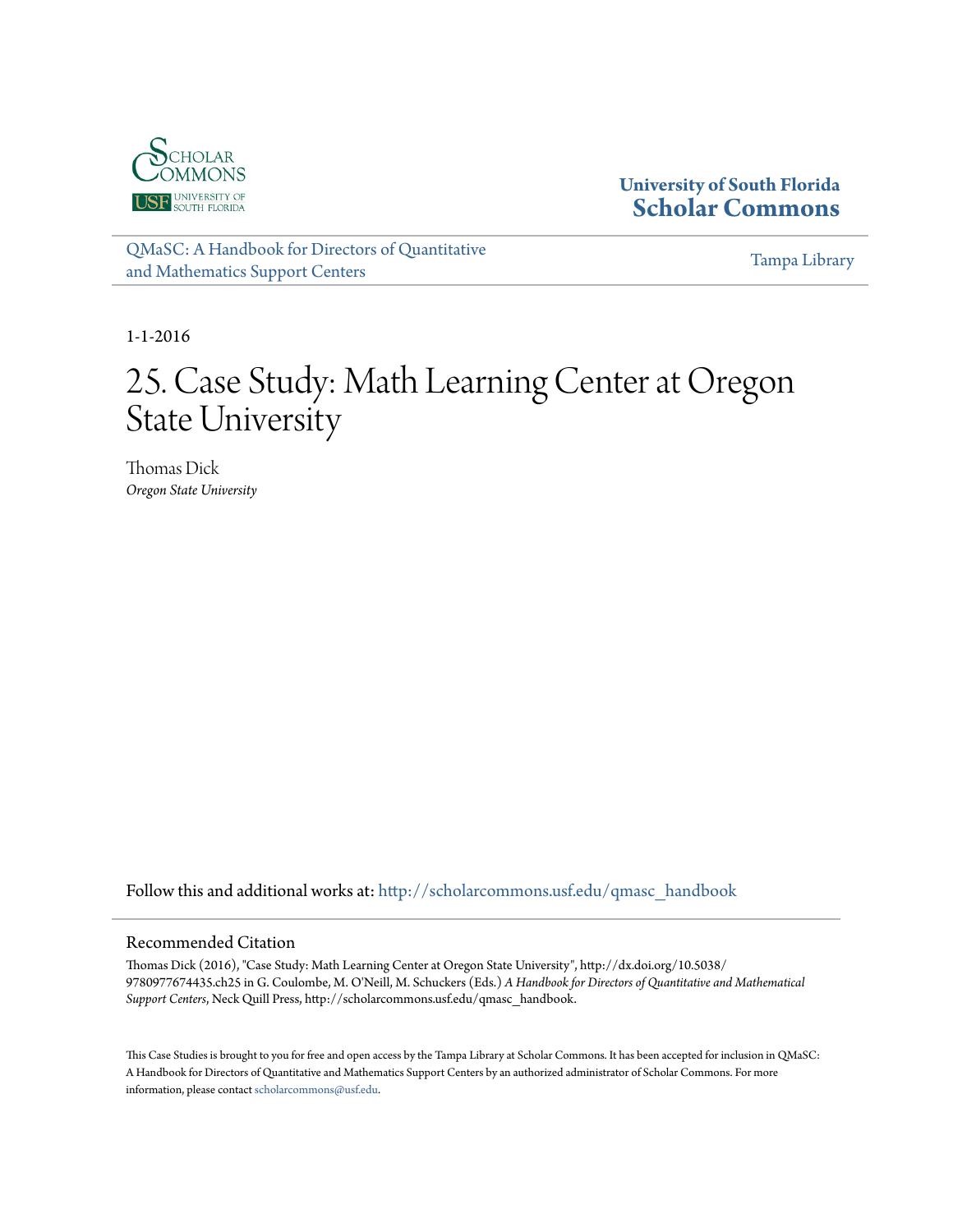## Case Study: Math Learning Center at Oregon State University

 c Thomas Dick, Oregon State University

#### 1 Introduction

Oregon State University is a land grant research university with approximately 25,000 students. Science and engineering are academic strengths and virtually all undergraduate students take at least three mathematics courses. Hence, the mathematics department has enormous responsibility for lower division (freshman/sophomore) mathematics service courses, as well as upper division courses serving its own undergraduate majors and graduate courses serving its Masters and PhD programs.

The Math Learning Center (MLC) has been in existence for over 30 years and serves as an important academic support for all undergraduate students taking lower division mathematics courses, from College Algebra through Differential Equations taken by STEM majors. The mission of the MLC is simply stated: to support student learning of mathematics. Professor Emeritus Gary Musser was the driving force behind creating the original Mathematical Sciences Learning Center (serving both Mathematics and Statistics) after he had visited several other such centers across the country.

The original center included an extensive assessment service, providing for testing (and retesting) for a number of modular algebra courses as well as the foundational courses for students

Suggested Citation: Thomas Dick (2016), "Case Study: Math Learning Center at Oregon State University", <http://dx.doi.org/10.5038/9780977674435.ch25> in G. Coulombe, M. O'Neill, M. Schuckers (Eds.) A Handbook for Directors of Quantitative and Mathematical Support Centers, Neck Quill Press, [http://scholarcommons.usf.](http://scholarcommons.usf.edu/qmasc_handbook) [edu/qmasc\\_handbook](http://scholarcommons.usf.edu/qmasc_handbook).

This material is based upon work supported, in part, by the National Science Foundation under Grant DUE-1255945. Any opinions, findings, and conclusions or recommendations expressed in this material are those of the author(s) and do not necessarily reflect the views of the National Science Foundation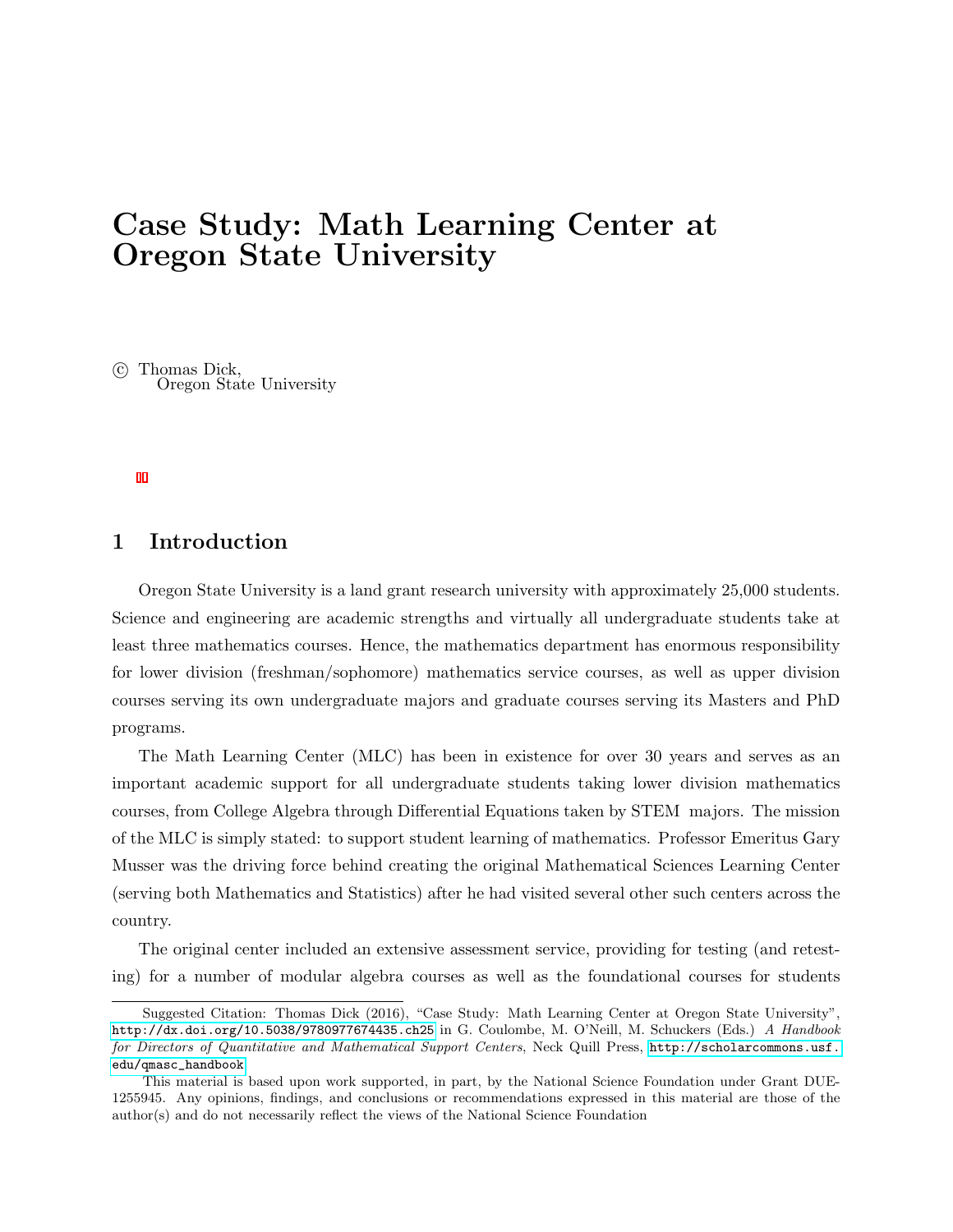preparing to become elementary teachers. After budget cuts in the 1990s, this function of the center was discontinued. The MLC does provide for proctored make-up midterm and final exams.

The Math Learning Center is in the same building as the Mathematics Department. The close proximity of the MLC to faculty and graduate teaching assistant offices has always been considered to be extremely important. It serves to emphasize the connection between the department and the MLC to both students and departmental faculty and staff.

#### 2 Center Organization and Services

The hours of the Math Learning Center (MLC) during the academic year are 9 am – 5 pm on Monday through Thursday, and  $9 \text{ am } -4 \text{ pm}$  on Friday from the second week of the term through the last week of classes. The MLC also supplies tutors for an evening study area in the university library that is shared with tutors from the learning centers for Chemistry and Writing. (The library tutoring is available on Sunday through Thursday evenings during the term). For each of the nine large residence halls on campus, one tutor is made available one night a week in a designated common study area in the hall.

The services offered by the MLC are:

- a well-lit study area with tables and chairs,
- free drop-in tutoring (provided by GTA's, faculty volunteers, and a few hired undergraduate tutors).
- resources (textbooks, solution manuals, a few graphing calculators, etc.) to check out for use in the MLC.
- make-up testing (faculty or TA's can leave make-up tests in a secure file cabinet at the MLC reception desk; clerks administer and refile the completed test to be picked up at the instructor's convenience),
- a mathematics education resource classroom used by mathematics classes for prospective elementary/middle school mathematics teachers as well as our Math Excel (Emerging Scholars Workshop) program,
- a computer lab that is available to undergraduate math majors, math graduate students, and faculty teaching classes using computers.

At the evening "satellite" sites (library and residence halls), only tutoring is provided.

### 3 Staffing, Hiring, and Training

A tenured faculty member serves as the faculty director for the MLC. The faculty director oversees the modest budget, coordinates scheduling of the Emerging Scholars workshops (Math Excel program, described in more detail below), and serves as communication liaison with other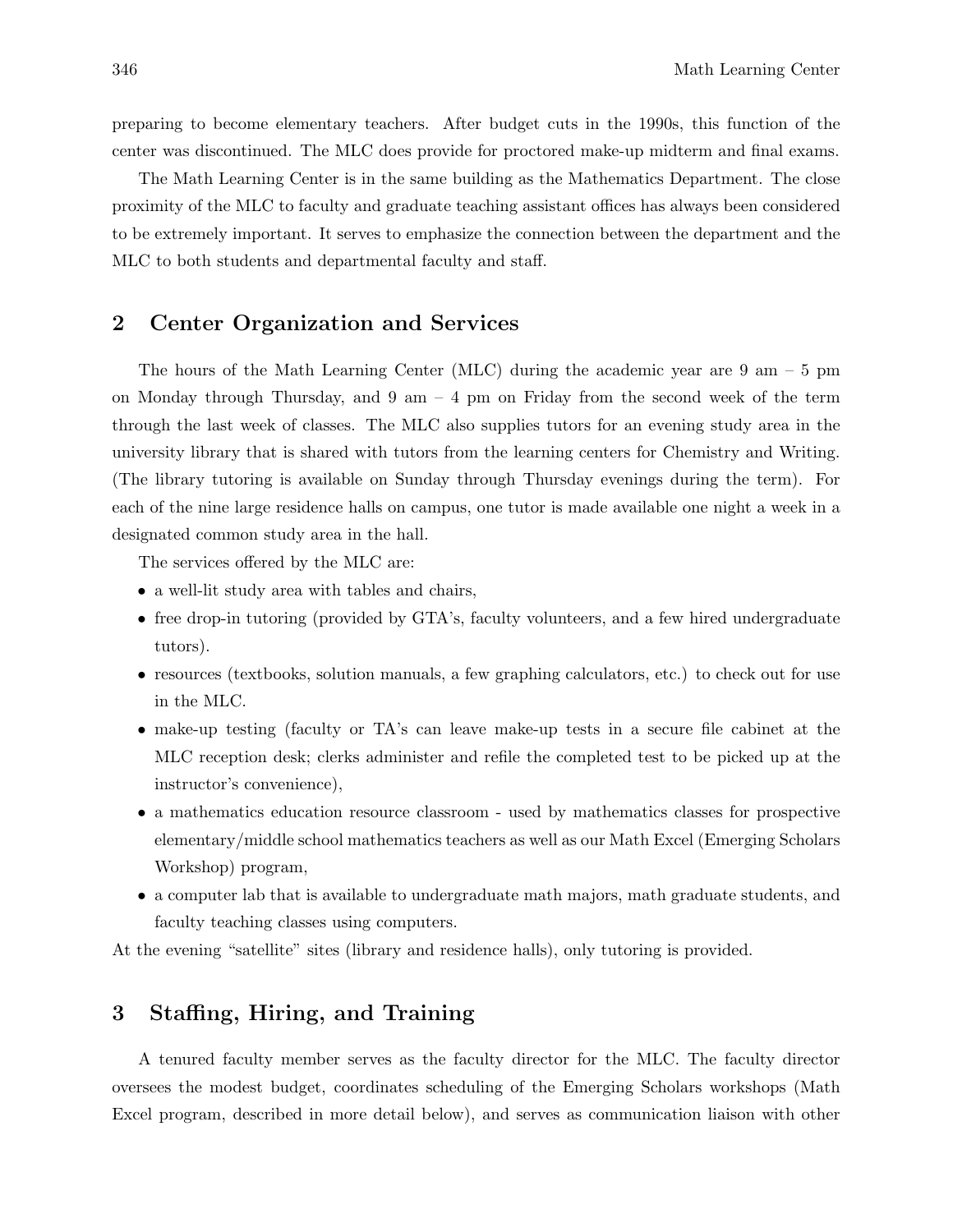units on campus (library, registrar, first-year student programs, and other academic units). Dayto-day oversight responsibilities of the MLC are an explicit part of the position descriptions of three fixed term (year-to-year contract) senior instructors, representing  $25 - 50\%$  of their full-time load, the remainder of their responsibilities being regular classroom teaching. Their duties include hiring/scheduling tutors and helpers.

The front reception area desk of the MLC is staffed by work-study undergraduates. The clerks check out resource materials to students, monitor the small (25 seat) instructional computing laboratory in the MLC, and proctor make-up examinations in a special partitioned area of the MLC.

The primary function of the MLC is to provide drop-in tutoring assistance across all of our lower division mathematics courses. Usually 4–5 tutors are available each hour. Approximately 55 graduate students having teaching assistantships are required to put in three hours per week tutoring in the MLC as part of their regular responsibilities. Faculty tutors are volunteers, and 10–12 faculty tutors volunteer one hour a week in the MLC each term. Faculty are encouraged to view an hour in the MLC as an "office hour away from the office," where it is perfectly acceptable for them to let their own students go to the "front of their line" during their MLC hour.

There is a small budget to hire a few undergraduate tutors (5–10 per term), and these students are expected to have completed at least first-year calculus. If undergraduate tutors are interested in earning general course credit instead of pay, they may register for an upper division variable credit "projects" course, with 1 credit awarded for every 3 regularly scheduled weekly hours worked in the MLC throughout the term. For example, if an undergraduate works 6 hours per week as a tutor in the MLC, he or she would earn 2 credits through the projects course.

Students are limited to 10 minutes with a tutor if there is a line of students waiting, but they can simply go back to the end of the line. There are lines of students waiting to see tutors, especially during weeks when courses are having midterms.

There is no special training for tutors. As part of our regular teaching orientation for new Graduate Teaching Assistants (GTAs), we do provide some instructions on interacting with students during their scheduled MLC tutoring hours.

MLC helpers are instructed to:

- 1) start out by asking what course the student is taking (so the tutor will have some sense of what mathematical techniques are appropriate for example, a student in College Algebra should not be shown how to use calculus to find the vertex of a parabola);
- 2) ask the students to talk through their thinking and to describe their progress on a mathematical problem up to the point where they feel they are "stuck" this talking process gives the tutor not only a chance to diagnose the student's difficulty, but also helps the student to articulate the mathematics (remarkably, this "talk through your thinking" instruction often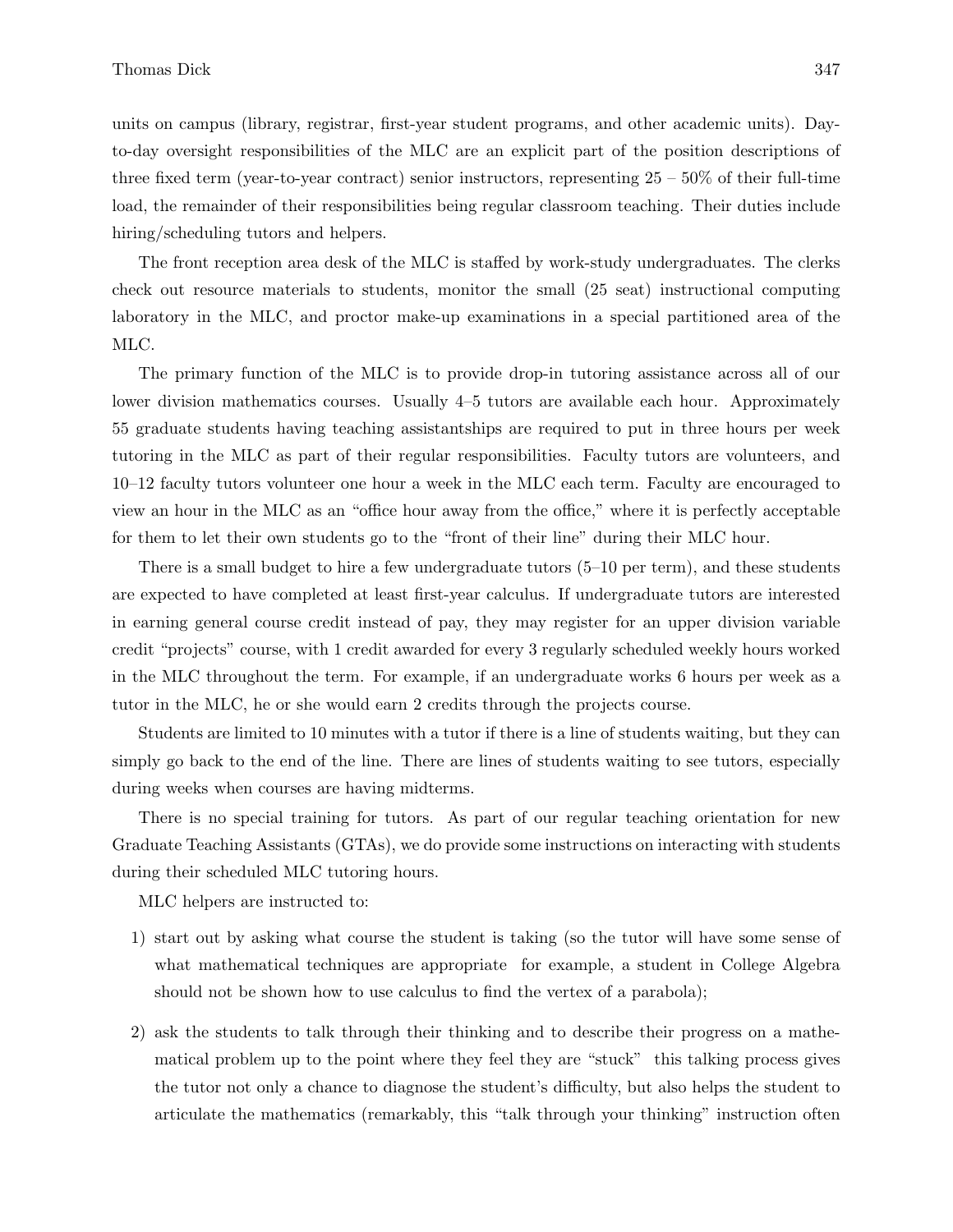results in students recognizing an error themselves);

3) refrain from the urge to simply work through a problem for the student, but rather to talk them through it ("don't use your pencil – let them use theirs!").

The MLC front desk clerks (undergraduate work study students) do gather hourly statistics on usage of the center by noting the number of tutors available as well as the number of students in the MLC at that time. Normally, 20–40 students are in the MLC every hour with 4–6 tutors available. This provides us with a rough measure of usage that we might call "student-hours" in the MLC, and we estimate our usage at 12,000 student-hours per quarter term, or 36,000 student-hours per academic year.

#### 4 Special program: Math Excel (Emerging Scholars Workshop)

The Math Excel program at Oregon State University began in 1998 with initial seed funding from OCEPT (Oregon Collaborative for Excellence in the Preparation of Teachers). It is based on Uri Treisman's Emerging Scholars Workshop model, which has been implemented on many college campuses over the last thirty years. Treisman's Emerging Scholars model is based on groups of students meeting regularly in a social atmosphere to work collaboratively in solving mathematics problems related to their introductory coursework. Oregon State University's implementation of the Emerging Scholars Programs was patterned closely on (and named after) the University of Kentucky implementation - Math Excel. The Math Excel program has been sustained long past its initial seed funding, and the assignment of graduate teaching assistants as Math Excel workshop leaders is simply considered a particular type of GTA assignment.

The primary responsibilities of a workshop leader include the design of a session's worksheet, as well as the facilitation of students' problem solving efforts during the workshop session itself. Math Excel workshop sessions at Oregon State University are offered twice a week for selected lower division courses, including College Algebra, Precalculus, Differential Calculus, and Integral Calculus, and on occasion, Multivariable Calculus and Differential Equations. Duncan and Dick [1] documented the success of the program relative to student achievement, averaging approximately half a grade point higher than predicted (by mathematics SAT scores) over 19 different sections of Math Excel during the first two years of the program (see [2] and [3] for additional discussion of the experiences of our Math Excel program).

#### 5 Bibliography

[1] H. Duncan and T. Dick, "Collaborative workshops and student academic performance in introductory college mathematics courses: A study of a treisman model math excel program," School Science and Mathematics, vol. 100, pp. 365–373, November 2000.